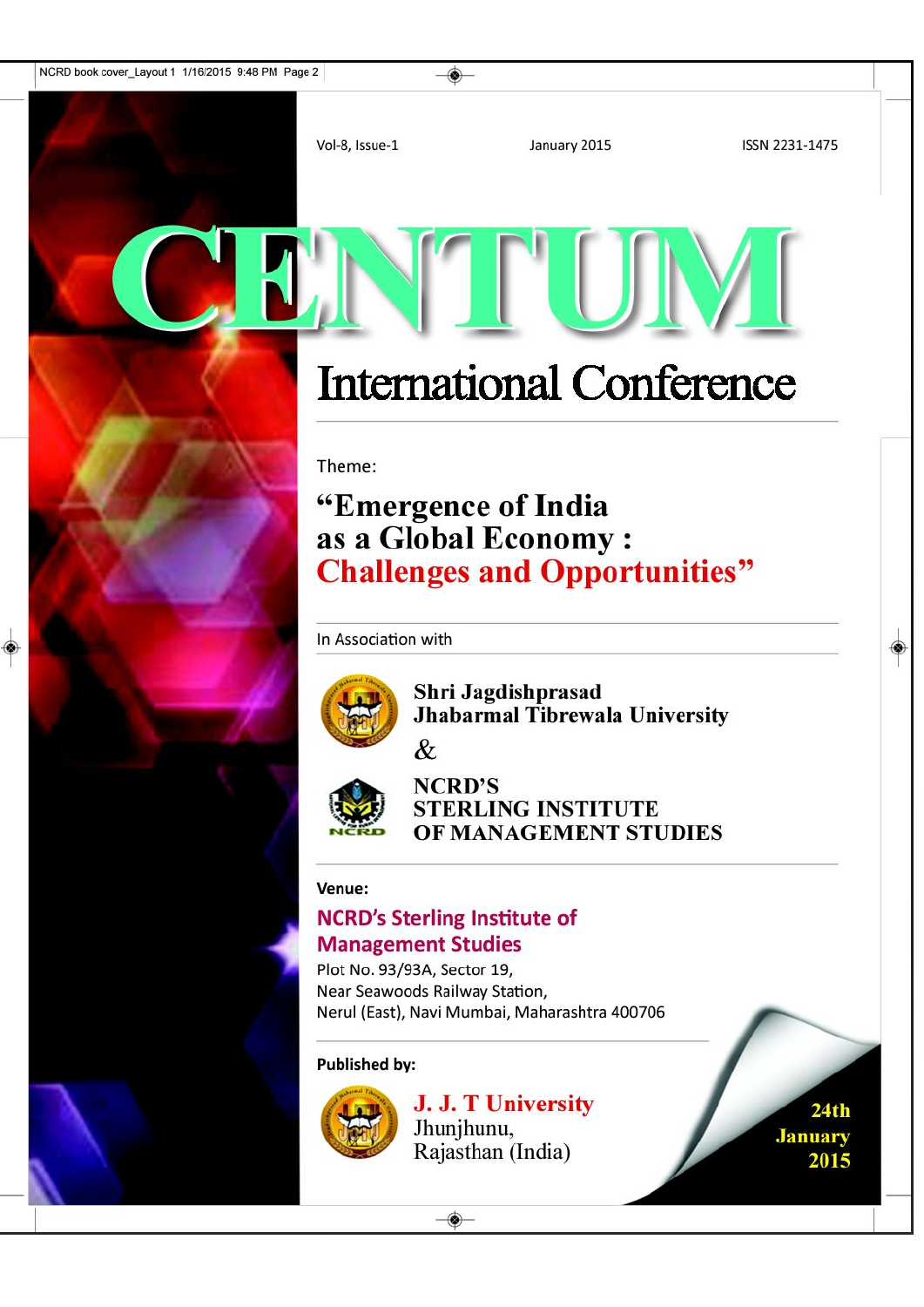**Emergence of India as a Global Economy : Challenges and Opportunities**

◈

#### **Conference Convener**

Dr. Tandon. Kamal (Director, SIMS) Dr. L. M Dani (Dean, Management, JJTU)

#### **Chief Advisor**

Dr. M. G. Shirahatti

#### **Conference Co-conveners**

#### **SIMS**

Dr. Arjita Jain Mobile: 09967515754 E mail: arjitajain@yahoo.com

Dr. Seema Laddha Mobile: 9833587657 E mail : Simran.laddha@yahoo.co.in

#### **JJTU**

 $\bigcirc$ 

Dr. Rakhee Kelasekar, Mobile: 9820870624 E mail: centum.rj@gmail.com

Dr. N. S. Ponawala Mobile: 9220948150 E mail : nsp\_simed@yahoo.com

**Printed by MediaValueWorks on behalf of JJTU :** Rachana Chowdhary Director MVW Network International Pvt. Ltd. Email : rachana@mediavalueworks.com Mobile : 9619776084 Address : Shivnandan – 3, Plot 112 A, Sector 1, Sanpada, Navi Mumbai - 400705

Edit - Jyoti Pathak Project Coordinator - Gaurang Dave Design - Jitendra Takekar

**Treasurer :** Prof. Jyoti Singhal

**Peer Review Committee :** Prof. Murlidhar S. Dhanawade Prof. Rahul S. Wantmure

**Editorial Support** Ms. Renu Kumari

◈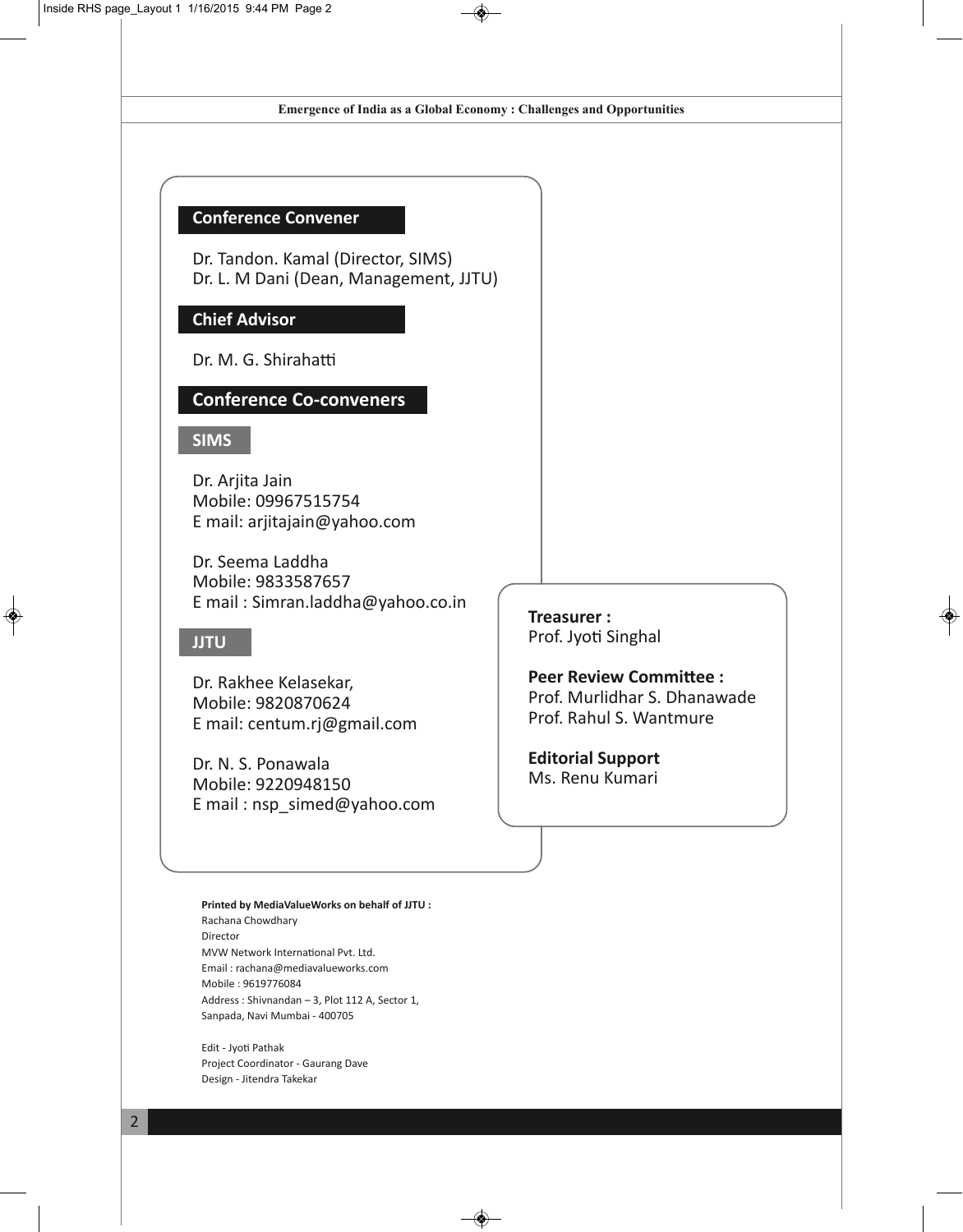**Emergence of India as a Global Economy : Challenges and Opportunities**

◈

# **CENTUM**

#### **Chief Editor – Dr. Rakhee Kelaskar**

#### **Editorial Board**

Dr. N.S. Poonawala Dr. L. M. Dani Dr. Balwant Singh Dr. John D' Souza

Dr. Suresh Haram Dr. Vanashree Valecha Dr. M. R. Gawai Dr. NishikantJha

Dr. R. S. Jagirdar Dr. Dilip Nejkar Dr. Seema Laddha Dr. Arjita Jain

#### **Advisory Board**

Dr. Y. T. Pawar Dr. B. D. Salvi

Dr. N. B Shukla Dr. N.G. Meshram Dr. Ratani Thakur Dr. Sandeep Poddar

Adv. Vijay Kumar D. Kanoria – Legal Advisor

#### **Instructions:**

◈

- Edition, publication and direction are honorary.
- In case of any legal dispute, jurisdiction will be in Jhunjhunu court only.
- Paper published in Centum does not reflect the policies or views of this journal.
- The journal publishes articles of all disciplines, hence it does not fall under any particular discipline.
- Centum will be regularly published in the month of January & June every year.
- Article will be accepted one month prior of the publication.
- All articles published will be the sole property of JJT University.

**Price Rs. 1000/-**

Address for Communication

#### **Chief Editor**

CENTUM Multi-Disciplinary Bi-Annual Research Journal Shri Jagadishprasad Jhabarmal Tibrewala University, Vidyanagari, Chudela, Jhunjhunu Churu Road, Dist. Jhunjhunu (Rajasthan) India, Pincode – 333 001. Email : centum.rj@gmail.com / merakhee@gmail.com Mobile No. : 098208 70624

◈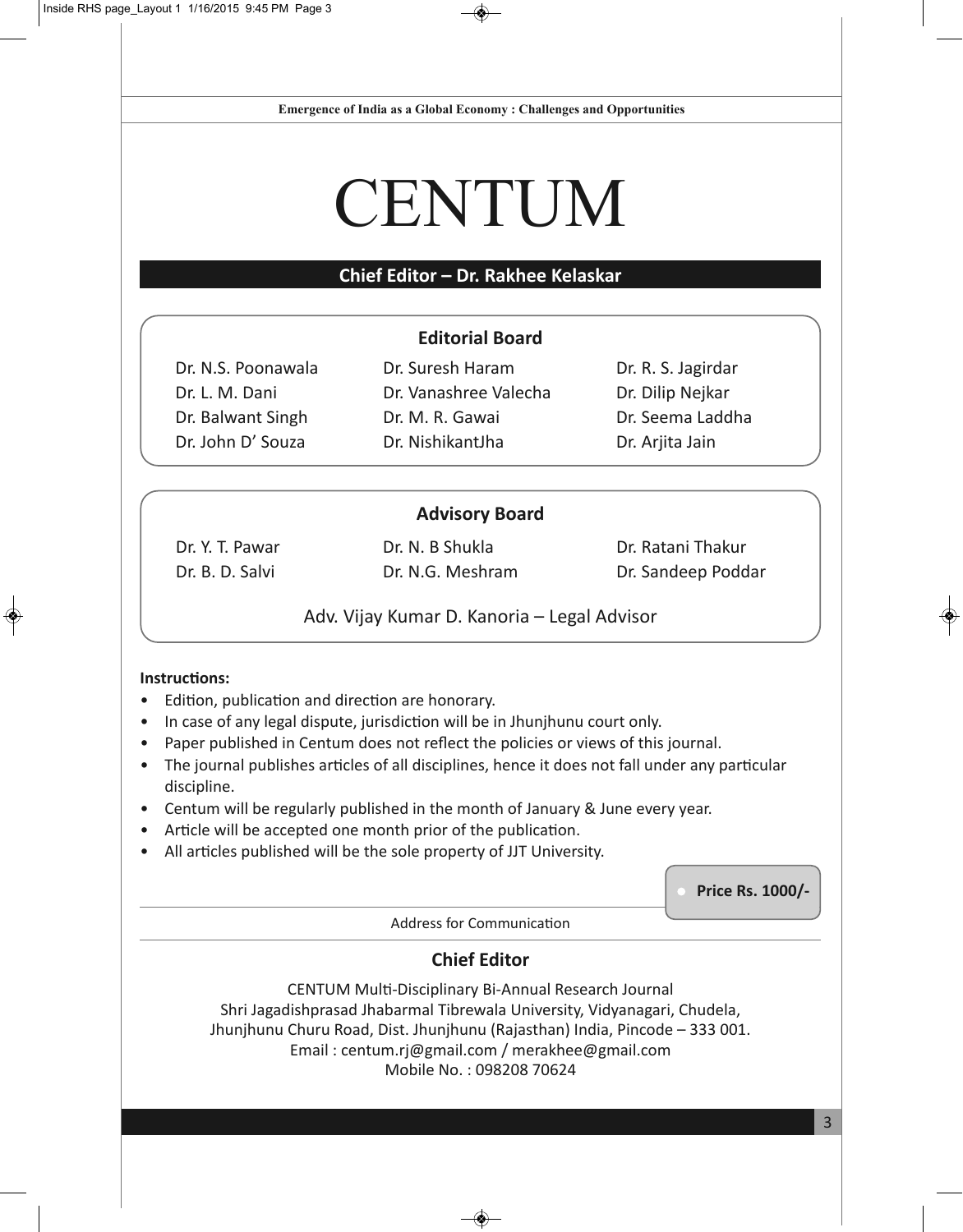| Sr. No. | <b>INDEX</b>                                                                                                                               | <b>Author</b>                                  | Page No. |
|---------|--------------------------------------------------------------------------------------------------------------------------------------------|------------------------------------------------|----------|
|         | Importance of Digital Marketing                                                                                                            | Dr. Mahalaxmi Krishnan<br>& Watwani Kiran D    | 11       |
| 2       | Market Structure & Export Furniture Sector of Jalisco                                                                                      | José G. Vargas-Hernández                       | 17       |
| 3       | "Enhanced Visual Tracking using continous adaptive mean shift<br>Algorithm with Spatio Temporal"                                           | Manju Thundiyil Murali                         | 22       |
| 4       | Cloud Service Framework For ERP Implementation                                                                                             | Manoj A. Sathe<br>& Dr. Rajendra D. Kumbhar    | 26       |
| 5       | A Research Paper on a Study of the Factors Influencing Motivation<br>of Employees in Tata Technologies Ltd.                                | Dr. Priyanka Mishra<br>& Divya Kulkarni        | 29       |
| 6       | eRetailing: Issues in Developing Countries like India                                                                                      | Alamuri Megha Gupta &<br>Dr. D. Henry          | 36       |
| 7       | Cross Culture Communication Issues - A Challenge for India as an<br><b>Emerging Global Economy</b>                                         | M. B. Lonikar                                  | 29       |
| 8       | Legal Issues in Clinical Trial Management                                                                                                  | <b>Adv. Asha Sundaram</b>                      | 42       |
| 9       | Web Service Based M-Commerce Recommender System                                                                                            | Ashfaq Amir Shaikh,<br>Dr. Gulabchand K. Gupta | 47       |
|         | 10 An Empirical study on correlation between academic performance<br>(GPA) and salary of Hospitality Graduates in Hotel Industry.          | Bhuvan G. M.<br>& Bokde Shirish                | 52       |
|         | 11 Latest Innovations in Networking and Communications Technologies                                                                        | <b>Dipak Gade</b>                              | 55       |
|         | 12 E- commerce: Benefits and Challenges in Indian Banking Sector                                                                           | Dipti Gala                                     | 58       |
|         | 13 Emotional Intelligence & its Relationship with Life Satisfaction                                                                        | Divya Jain & Dr. Arjita Jain                   | 60       |
|         | 14 Government Policy & Regulatory Measures in E-Commerce &<br><b>Business Application</b>                                                  | Dr. Sumathi Gopal                              | 64       |
|         | 15 Emergence of India as a Global Economy                                                                                                  | Dwijendra Kumar Kashyap                        | 70       |
|         | 16 Bhagvad Geeta and Corporate Social Responsibility                                                                                       | Hemangi Ingale                                 | 75       |
|         | 17 Mergers & Acquisitions in the Global Economy - Snapshot                                                                                 | B. Jagannadham & Dr. Arjita Jain               | 80       |
|         | 18 Global Practices and Changing Role of HR                                                                                                | Jayanti Kumari                                 | 85       |
|         | 19 Knowledge Networking                                                                                                                    | Dr. Jayprabha Asore                            | 88       |
|         | 20 Digitizing schools – Basic steps towards 'Digital India campaign' to<br>make India better educated and competitive in the global market | Amrita Rai and Jenefa Rao                      | 93       |

 $\rightarrow$ 

 $\begin{picture}(120,10) \put(0,0){\line(1,0){10}} \put(15,0){\line(1,0){10}} \put(15,0){\line(1,0){10}} \put(15,0){\line(1,0){10}} \put(15,0){\line(1,0){10}} \put(15,0){\line(1,0){10}} \put(15,0){\line(1,0){10}} \put(15,0){\line(1,0){10}} \put(15,0){\line(1,0){10}} \put(15,0){\line(1,0){10}} \put(15,0){\line(1,0){10}} \put(15,0){\line($ 

 $\begin{picture}(20,5) \put(0,0){\line(1,0){10}} \put(15,0){\line(1,0){10}} \put(15,0){\line(1,0){10}} \put(15,0){\line(1,0){10}} \put(15,0){\line(1,0){10}} \put(15,0){\line(1,0){10}} \put(15,0){\line(1,0){10}} \put(15,0){\line(1,0){10}} \put(15,0){\line(1,0){10}} \put(15,0){\line(1,0){10}} \put(15,0){\line(1,0){10}} \put(15,0){\line(1,$ 

4

 $\Rightarrow$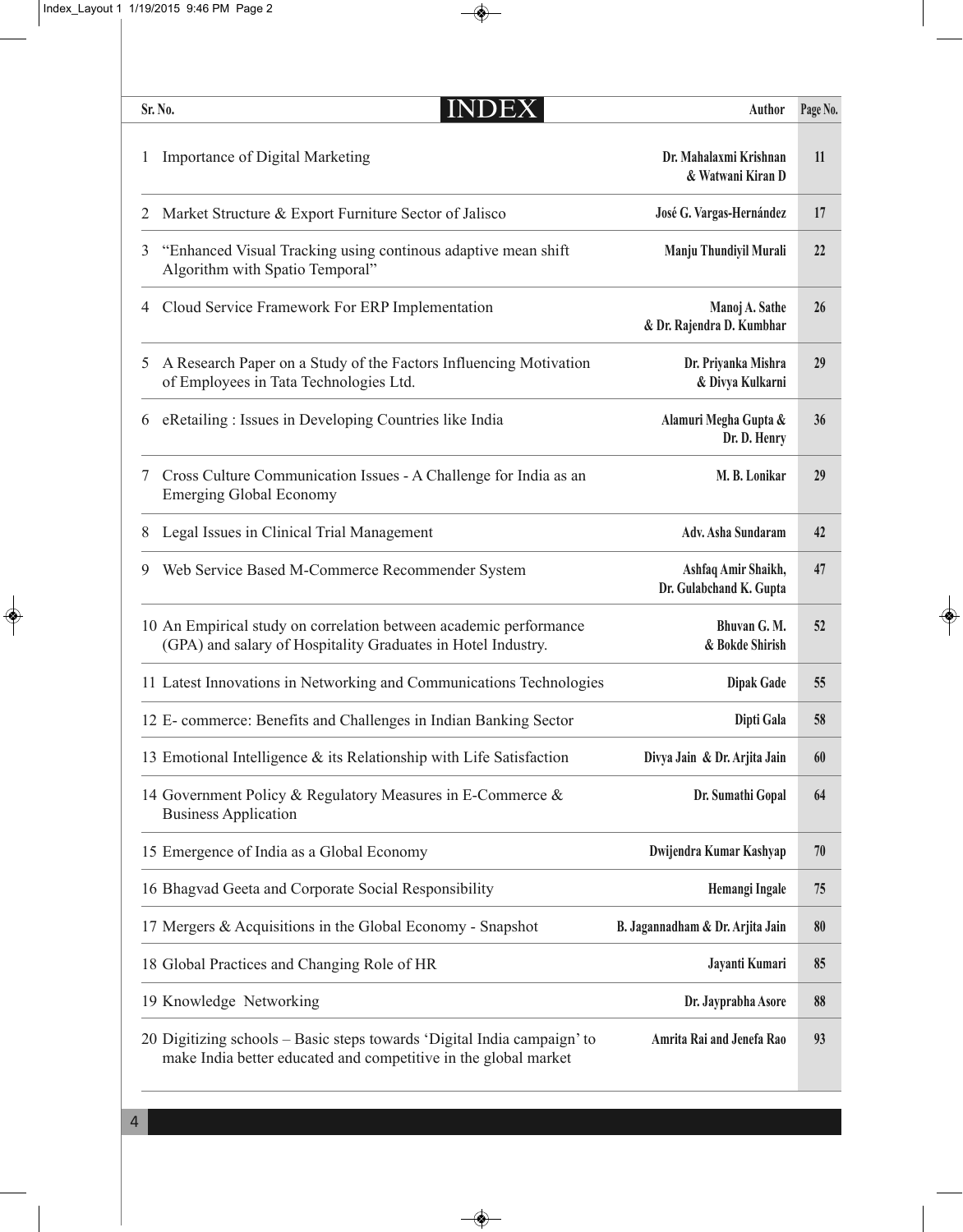$\Rightarrow$ 

| Sr. No. | NDEX                                                                                                                              | Author                                          | Page No.   |
|---------|-----------------------------------------------------------------------------------------------------------------------------------|-------------------------------------------------|------------|
| 21      | Reduction of Evaporation by covering Surface of Lalpari Lake                                                                      | Jitendra V. Mehta & Dr. N. K. Sherasia          | 97         |
| 22      | An Overview of Indian Gold Market                                                                                                 | <b>Julie Saxena</b>                             | <b>100</b> |
| 23      | An assessment of department store service effectiveness using a<br>modified SERVQUAL approach                                     | Kasturi Naik                                    | 105        |
| 24      | Securing E-business using Cloud Computing                                                                                         | Kirti Kakde                                     | <b>110</b> |
| 25      | Changing Facet of Corporate Governance                                                                                            | Laxman Partabrai Kanal                          | 114        |
| 26      | A Study w.r.t. Role of Fuzzy Fault Prediction Model in<br>Software Quality Improvement                                            | Rashmita Pradhan                                | 120        |
| 27      | The Changing Scenario of Retail Entrepreneurship in India & its<br>impact on Unorganized Retailing                                | Mahesh G. Kandalkar                             | 123        |
| 28      | Roadblocks on the path of India to be a Global Economy                                                                            | Mani Govil                                      | 128        |
| 29      | Virtualization as an optimized low cost - high profile business platform                                                          | <b>Megha Upadhye</b>                            | 133        |
| 30      | Stress management of a learning disabled child in sports                                                                          | <b>Mihir Parekh</b>                             | 140        |
| 31      | Comparison of Residential and Commercial Property Values in CBD<br>Belapur and Purely Residential Area at Belapur (2006 to 2010). | Nandkishor Balaji Sonar                         | 144        |
| 32      | Data Mining & Data Warehousing                                                                                                    | Nandini Nilesh Kadam<br>& Sandhya Pramod Pandey | 151        |
| 33      | Voice based browsing for Partially Disables                                                                                       | <b>Nawaz Hamdulay</b>                           | 155        |
| 34      | Correlation Between Group Discussion and Examination Result in<br>Problem Based Learning                                          | Dr. Neelam Yadav                                | 158        |
| 35      | "Promoting Self-Reliance Through Entrepreneurship By Way Of<br>Coaching Classes"                                                  | <b>Prakash More</b>                             | 162        |
| 36      | Small & Medium Enterprise – Entrepreneurship in India                                                                             | Nishit K. Dave                                  | 165        |
| 37      | Radioactive Waste Management & Disposal in India                                                                                  | Papiya Bala, Santhi Tom<br>& Ruchira Shinde     | 168        |
| 38      | <b>Business Intelligence</b>                                                                                                      | Paresh H. Bhatt                                 | 173        |
| 39      | Entrepreneurship in India                                                                                                         | Pashmeen Kaur Anand                             | 177        |
| 40      | Variations and Violations in eCommerce Transactions in India                                                                      | <b>Praffull Manekar</b>                         | 182        |
| 41      | Global Dreams with Global Tools: Business Process<br>Re-engineering & Business Intelligence                                       | <b>Pratik Upase</b>                             | 187        |

 $\rightarrow$ 

 $\begin{picture}(20,5) \put(0,0){\line(1,0){10}} \put(15,0){\line(1,0){10}} \put(15,0){\line(1,0){10}} \put(15,0){\line(1,0){10}} \put(15,0){\line(1,0){10}} \put(15,0){\line(1,0){10}} \put(15,0){\line(1,0){10}} \put(15,0){\line(1,0){10}} \put(15,0){\line(1,0){10}} \put(15,0){\line(1,0){10}} \put(15,0){\line(1,0){10}} \put(15,0){\line(1,$ 

 $\begin{picture}(120,10) \put(0,0){\line(1,0){10}} \put(15,0){\line(1,0){10}} \put(15,0){\line(1,0){10}} \put(15,0){\line(1,0){10}} \put(15,0){\line(1,0){10}} \put(15,0){\line(1,0){10}} \put(15,0){\line(1,0){10}} \put(15,0){\line(1,0){10}} \put(15,0){\line(1,0){10}} \put(15,0){\line(1,0){10}} \put(15,0){\line(1,0){10}} \put(15,0){\line($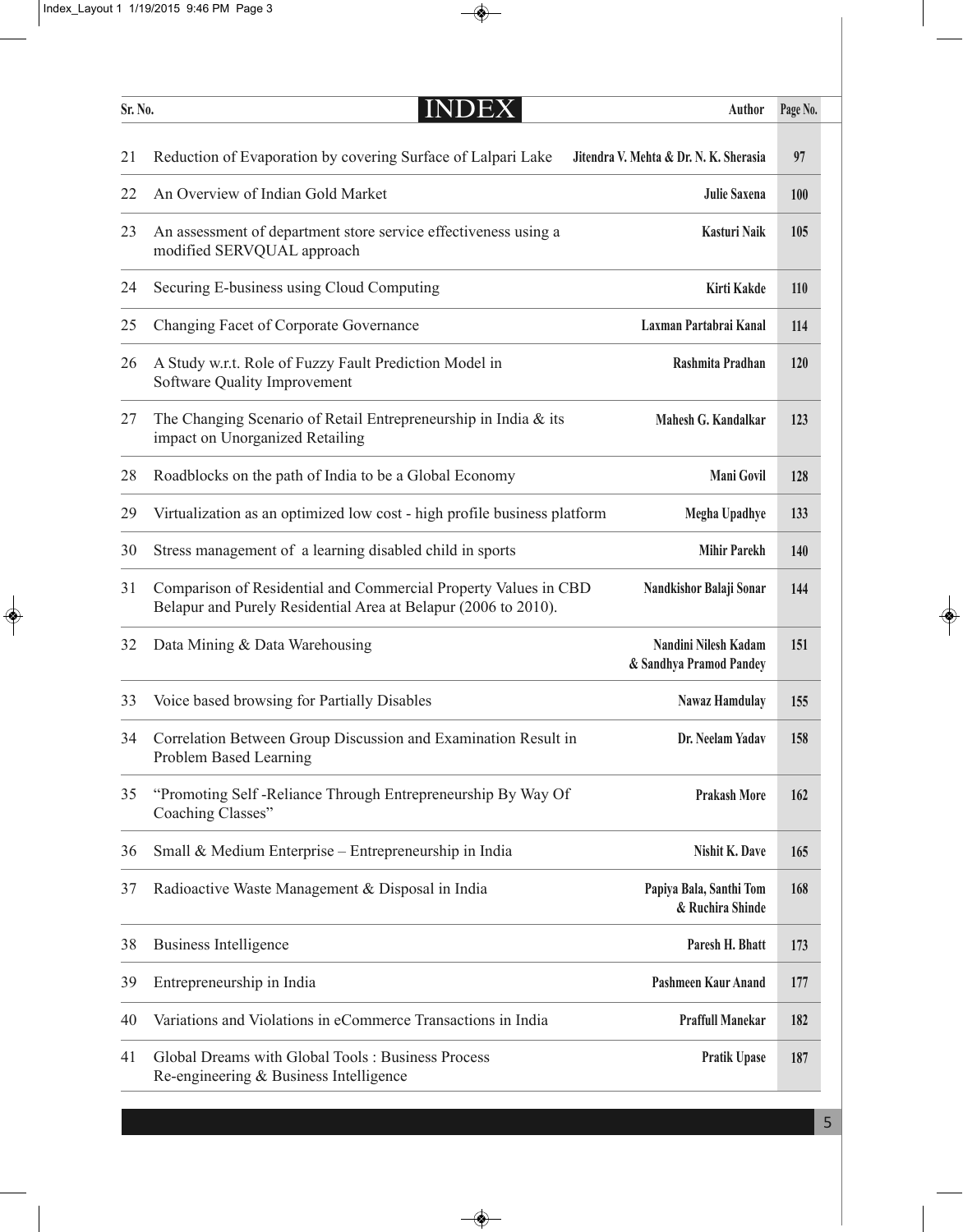| Sr. No. | <b>INDEX</b>                                                                                             | <b>Author</b>                                     | Page No. |
|---------|----------------------------------------------------------------------------------------------------------|---------------------------------------------------|----------|
| 42      | Application of Nuclear Technology in Daily Life                                                          | Renu Kumari                                       | 191      |
| 43      | Uplifting Students Performance with Cross Platform Mobile App                                            | Priyanka T. Jethwa                                | 195      |
| 44      | Detecting Cross-Site Scripting Attack Based on Input analysis                                            | Purva N. Desai &<br>Dr. Jagdish Pandya            | 201      |
| 45      | Role of Effective teaching methods in teaching Statistics                                                | Dr. Neelam Yadav                                  | 204      |
| 46      | An open source distributed and service oriented architecture for<br>large scale Electronic Voting        | Ramkumar Iyer                                     | 207      |
| 47      | Entrepreneurship in India - Rise of Women Entrepreneurs in India                                         | Ranjana.J.Mhalgi                                  | 211      |
| 48      | Currency War                                                                                             | Ranpura Yashesh Jayantilal                        | 214      |
| 49      | A Conceptual Framework of Prestige in Luxury Cars                                                        | Alamuri Venkateshwara Gupta<br>& Dr. D Henry Babu | 218      |
| 50      | Use of Various Tools in BPM with Workflow Management System                                              | Rasika Mallya, Sayli Bhagat                       | 221      |
| 51      | Global Practices and Changing Role of HR                                                                 | Ravindra R. Kaikini                               | 227      |
| 52      | Latest variants of Authentication Using 3D Secure Protocol                                               | Renuka Sabapathi,<br>Sony Yadav, Meenakshi Yadav  | 230      |
| 53      | A Study of Mystery Shopping & its Impact on Internal Marketing                                           | <b>Rinkesh Chheda</b>                             | 236      |
| 54      | Workplace Harassment & Bullying - The Silent Epidemic                                                    | Rita Shyamlal Gupta                               | 239      |
| 55      | Smart Phones - A Huge Potential in e-Commerce                                                            | Dr. Ritu Bhattacharyya<br>& Dr. Sangita Kohli     | 242      |
| 56      | Inter Personal Relations of People in Cross Cultural Organizations<br>& How it Effects the Productivity? | <b>Rupali Bhagat</b>                              | 248      |
| 57      | Rural India a Leap towards Urban India.                                                                  | Sachidanand Kulkarni                              | 252      |
| 58      | Impact of Fuzzy Expert System for Priortiizing the Test Cases in<br><b>GUI Based Applications</b>        | Sadhana Ojha                                      | 256      |
| 59      | <b>Undertanding Competitive Devaluation</b>                                                              | Sanjay C Premchandani                             | 259      |
| 60      | Food Security and Agricultural Development in Sub Saharan<br><b>African Countries</b>                    | Satya S. Ranjan                                   | 262      |
| 61      | Health Management - Health Insurance in India                                                            | Savita Chandra Salian                             | 264      |
| 62      | Need and Economic Impact of cloud adoption on Indian business                                            | Sharayu Zolekar                                   | 266      |

 $\rightarrow$ 

 $\begin{picture}(120,10) \put(0,0){\line(1,0){10}} \put(15,0){\line(1,0){10}} \put(15,0){\line(1,0){10}} \put(15,0){\line(1,0){10}} \put(15,0){\line(1,0){10}} \put(15,0){\line(1,0){10}} \put(15,0){\line(1,0){10}} \put(15,0){\line(1,0){10}} \put(15,0){\line(1,0){10}} \put(15,0){\line(1,0){10}} \put(15,0){\line(1,0){10}} \put(15,0){\line($ 

 $\begin{picture}(20,5) \put(0,0){\line(1,0){10}} \put(15,0){\line(1,0){10}} \put(15,0){\line(1,0){10}} \put(15,0){\line(1,0){10}} \put(15,0){\line(1,0){10}} \put(15,0){\line(1,0){10}} \put(15,0){\line(1,0){10}} \put(15,0){\line(1,0){10}} \put(15,0){\line(1,0){10}} \put(15,0){\line(1,0){10}} \put(15,0){\line(1,0){10}} \put(15,0){\line(1,$ 

6

 $\Rightarrow$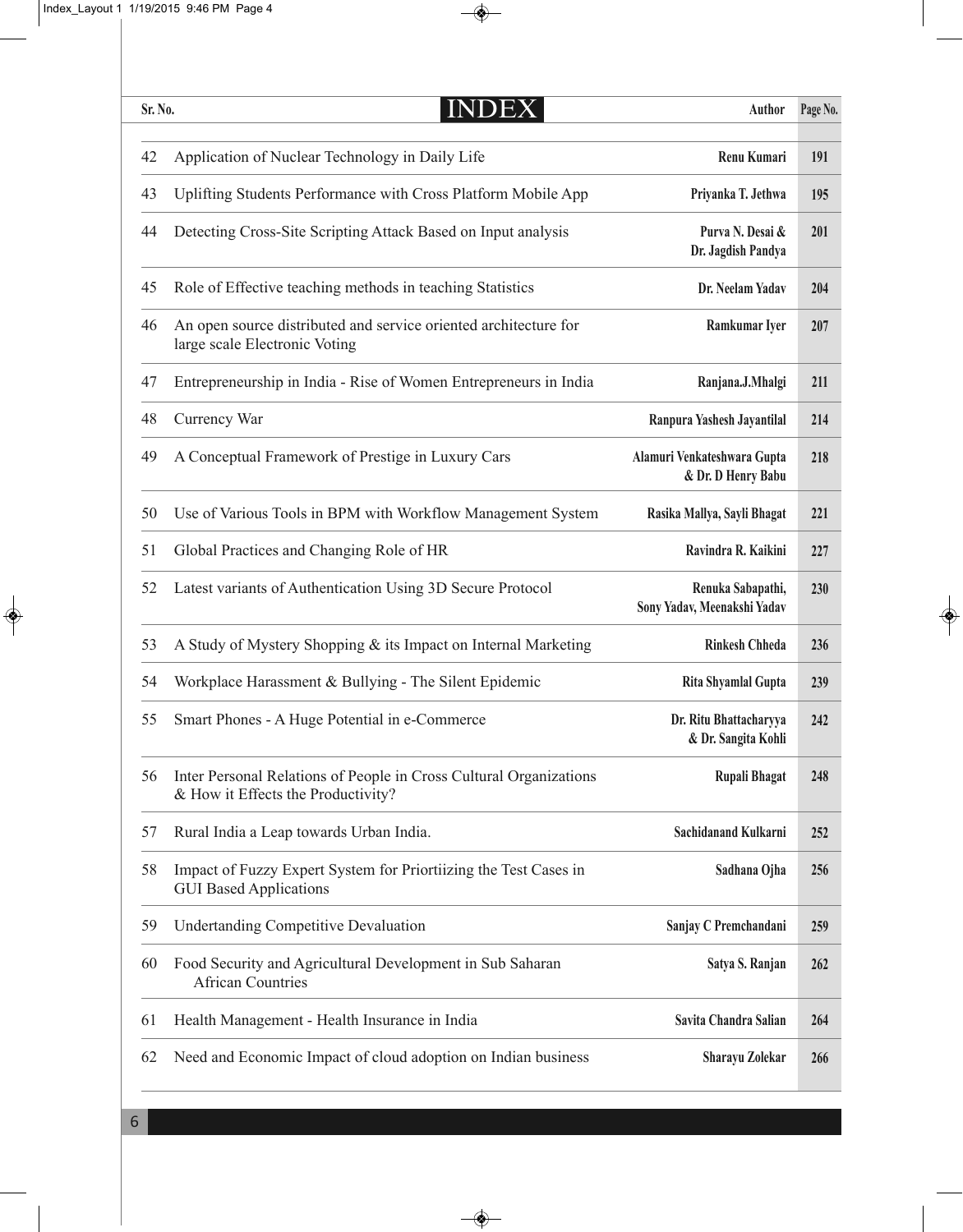$\Rightarrow$ 

| Sr. No. | INDEX                                                                                                                                                   | <b>Author</b>                                     | Page No.   |
|---------|---------------------------------------------------------------------------------------------------------------------------------------------------------|---------------------------------------------------|------------|
| 63      | Management of Municipal Solid Waste in Indian Cities: A Review                                                                                          | <b>Shashikant N. Sawant</b>                       | 271        |
| 64      | The Companies Act, 2013: A Legal Framework for Companies in<br>Changed Economic Scenario in India and Comparative Study with<br>the Companies Act, 1956 | Sheela. S. Hosamani                               | 277        |
| 65      | Self-Help Groups: A Vital Microfinance intermediary in inducing<br>growth in Rural Markets of the country                                               | Shilpa Kankonkar                                  | 281        |
| 66      | Virtual Learning                                                                                                                                        | Smita Swami                                       | 285        |
| 67      | Human Capital Management: A New Perspective in Human<br>Resource Activity – And Its Implication In An Emerging Economy                                  | Shreedevi Manivannan                              | <b>290</b> |
| 68      | <b>Stress Management in Sports</b>                                                                                                                      | <b>Suvarna Walse Patil</b>                        | 295        |
| 69      | Maturation of Software Development and Testing Process with<br><b>Risk Management</b>                                                                   | Swapnali Mahadik                                  | 300        |
| 70      | Networking and Communication Technology                                                                                                                 | <b>Swati Khade</b>                                | 305        |
| 71      | Organizational Climate and Performance Management System                                                                                                | <b>Uday Bhosale</b>                               | 309        |
| 72      | Bianchi Type - VI string Cosmological Model Coupling with Bulk<br>Viscosity and Electro-Magnetic field in Relativity                                    | Patil V. R. & Swargiye S D                        | 312        |
| 73      | Cloud Based E-learning model for Rural Education Development                                                                                            | <b>Jagdish Ramesh Kute</b><br>& Dr. Ashok Narayan | 316        |
| 74      | Testing Techniques: A Comparison between Black Box and White Box                                                                                        | Vijaya Bohare                                     | 320        |
|         | 75 Study on Impact of Corporate Governance on Employees Productivity<br>in Public Sector Undertakings                                                   | G. Vijayalaxmi<br>& Dr. Arjita Jain               | 323        |
| 76      | India on Road to Super Economic Power - Many a gaps between a<br>Cup & a Lip                                                                            | <b>Viral Desai</b><br>Dr. Pooja Arora             | 329        |
| 77      | Influence of Ethanolic Extractives of Leaves of Mulberry                                                                                                | Vitthalrao B. Khyade & Vivekanand V. Khyade       | 333        |
| 78      | Changing Role of HR in Hotel Industry                                                                                                                   | Yogita Sadre & Dr. Arjita Jain                    | 339        |
| 79      | An evolutionary approach to next generation and future networks                                                                                         | Ziaul. Ain. Usmani<br>& Dr. Gulabchand K. Gupta   | 343        |
| 80      | Software Testing in Cloud Based                                                                                                                         | Deepali Shah                                      | 348        |
| 81      | Information Retrieval Using TF - IDF Term Weights for Churn<br>Management & Decision-Making in Telecom Sector                                           | Jayalekshmi K.R                                   | 353        |
| 82      | Topology Control in Wireless Sensor Network                                                                                                             | Megha Wankhade                                    | 356        |

 $\rightarrow$ 

 $\begin{picture}(20,5) \put(0,0){\line(1,0){10}} \put(15,0){\line(1,0){10}} \put(15,0){\line(1,0){10}} \put(15,0){\line(1,0){10}} \put(15,0){\line(1,0){10}} \put(15,0){\line(1,0){10}} \put(15,0){\line(1,0){10}} \put(15,0){\line(1,0){10}} \put(15,0){\line(1,0){10}} \put(15,0){\line(1,0){10}} \put(15,0){\line(1,0){10}} \put(15,0){\line(1,$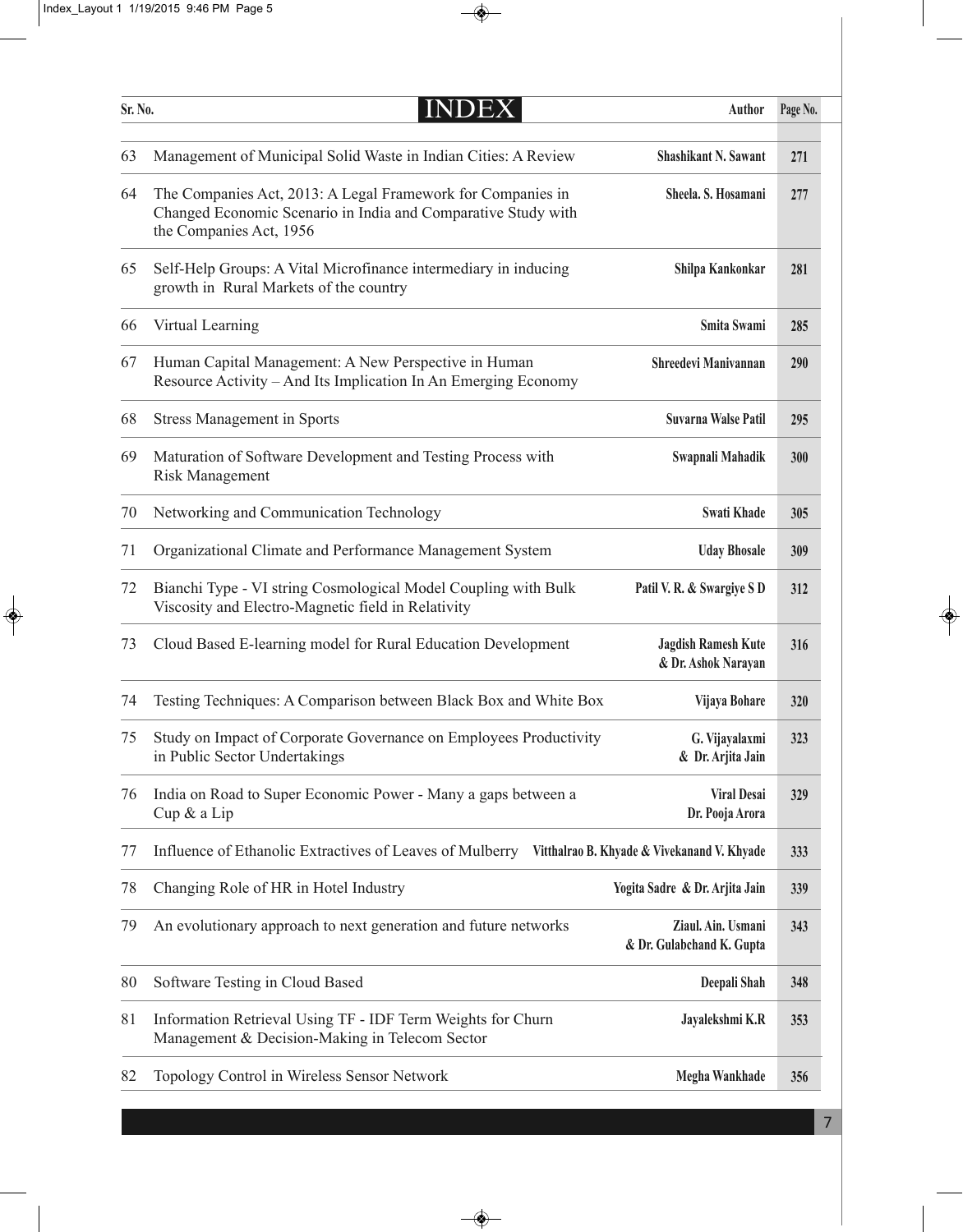| Sr. No. | DEX<br>NI                                                                                                                                   | <b>Author</b>                                     | Page No. |
|---------|---------------------------------------------------------------------------------------------------------------------------------------------|---------------------------------------------------|----------|
| 83      | A review on process of Web Usage Mining                                                                                                     | Mrunali Metri                                     | 360      |
| 84      | Need and Selection of Human Resource Information System (HRIS)                                                                              | Murlidhar S. Dhanawade<br>& Dr. Milind J. Joshi   | 364      |
| 85      | An Analytical Study of Broadcasting models and the Indexing<br>Schemes                                                                      | Dr. Ranjana Ingolikar<br>& Pragati Goel           | 368      |
| 86      | OFDM: A Nascent Multi Carrier Transmission Technology for new<br><b>Epoch Communication</b>                                                 | Akanksha Nigam                                    | 373      |
| 87      | Big Data Management – Techniques and Challenges: A Review                                                                                   | <b>Rahul Wantmure</b>                             | 376      |
| 88      | Advanced Cluster Based Multicast Tree for Secure Multicast Key<br>Distribution in Manet                                                     | <b>Sagar Thakare</b>                              | 380      |
| 89      | The Multi-Tenancy Architecture Approach in Cloud Computing                                                                                  | <b>Seema Bhuvan</b>                               | 385      |
| 90      | Predictive Analytics for Secure Internet Communication                                                                                      | <b>Sushma V. Sumant</b>                           | 387      |
| 91      | A Study on Quality of Work Life of Empoyees At Reliance Digital<br>Srores, Mumbai                                                           | Dr. Arjita Jain                                   | 392      |
| 92      | To Demonstrate the Understanding of Mining Educational Data to<br>Derive Student's Learning Behaviour Patterns in Different<br>Environments | Jenefa Rao                                        | 396      |
| 93      | Dynamic asset pricing under asymmetric information                                                                                          | <b>Jyoti Singhal</b>                              | 401      |
| 94      | Fall of Rupee against dollar in recent years: A fundamental analysis<br>of its causes and its impact on Indian economic policy              | Mayur N. Malviya &<br>Dr. Shriprabhu G. Chapke    | 406      |
| 95      | Merger of Kotak Mahindra bank Ltd with ING Vyasya Bank Ltd. -<br>Reasons Behind & Road Ahead                                                | <b>Ayati Bose</b><br>& Pradnya Girhe              | 410      |
| 96      | Consumer Buying Behaviour and Perception in Agrochemical<br>Industry                                                                        | <b>Iftiqar Mistry</b><br>& Dr. N. Mahesh          | 414      |
| 97      | An exploratory study of the impact of Social Media Utility, on the<br>Profitability of Businesses in the Navi Mumbai Region                 | <b>Purshottam Patil1</b><br>& Dr. Vijay Bidwaikar | 420      |
| 98      | Performance Measures in SME's and Large Manufacturing<br>Organizations Adopting Total Quality Management                                    | Rajiv P. Wad<br>& Dr. K. N. Vijaya Kumar          | 424      |
| 99      | A Study on Brand Analysis Of LG Electronics in India                                                                                        | Sandeep Ponde & Dr. Anand Muley                   | 428      |
|         | 100 Impact of Blogs on Consumer Buying Behaviour                                                                                            | Dr. Seema Laddha                                  | 432      |
|         | 101 An overview of Green Marketing in Business                                                                                              | <b>Vikas Jadhav</b>                               | 436      |
|         |                                                                                                                                             |                                                   |          |

 $\rightarrow$ 

 $\begin{picture}(120,10) \put(0,0){\line(1,0){10}} \put(15,0){\line(1,0){10}} \put(15,0){\line(1,0){10}} \put(15,0){\line(1,0){10}} \put(15,0){\line(1,0){10}} \put(15,0){\line(1,0){10}} \put(15,0){\line(1,0){10}} \put(15,0){\line(1,0){10}} \put(15,0){\line(1,0){10}} \put(15,0){\line(1,0){10}} \put(15,0){\line(1,0){10}} \put(15,0){\line($ 

 $\begin{picture}(20,5) \put(0,0){\line(1,0){10}} \put(15,0){\line(1,0){10}} \put(15,0){\line(1,0){10}} \put(15,0){\line(1,0){10}} \put(15,0){\line(1,0){10}} \put(15,0){\line(1,0){10}} \put(15,0){\line(1,0){10}} \put(15,0){\line(1,0){10}} \put(15,0){\line(1,0){10}} \put(15,0){\line(1,0){10}} \put(15,0){\line(1,0){10}} \put(15,0){\line(1,$ 

8

 $\Rightarrow$